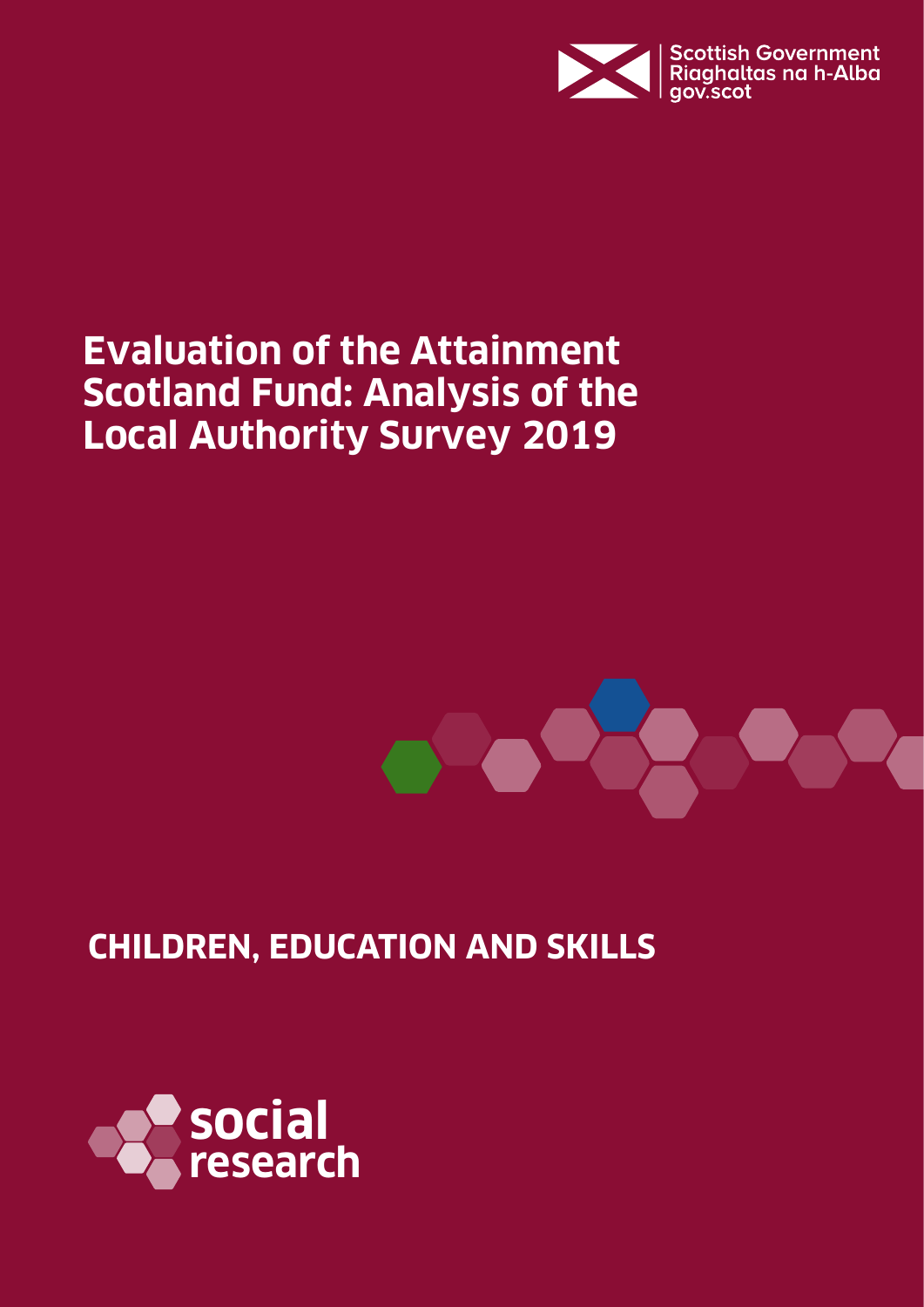# **Evaluation of the Attainment Scotland Fund: Analysis of the Local Authority Survey 2019**

**Learning Analysis, Scottish Government**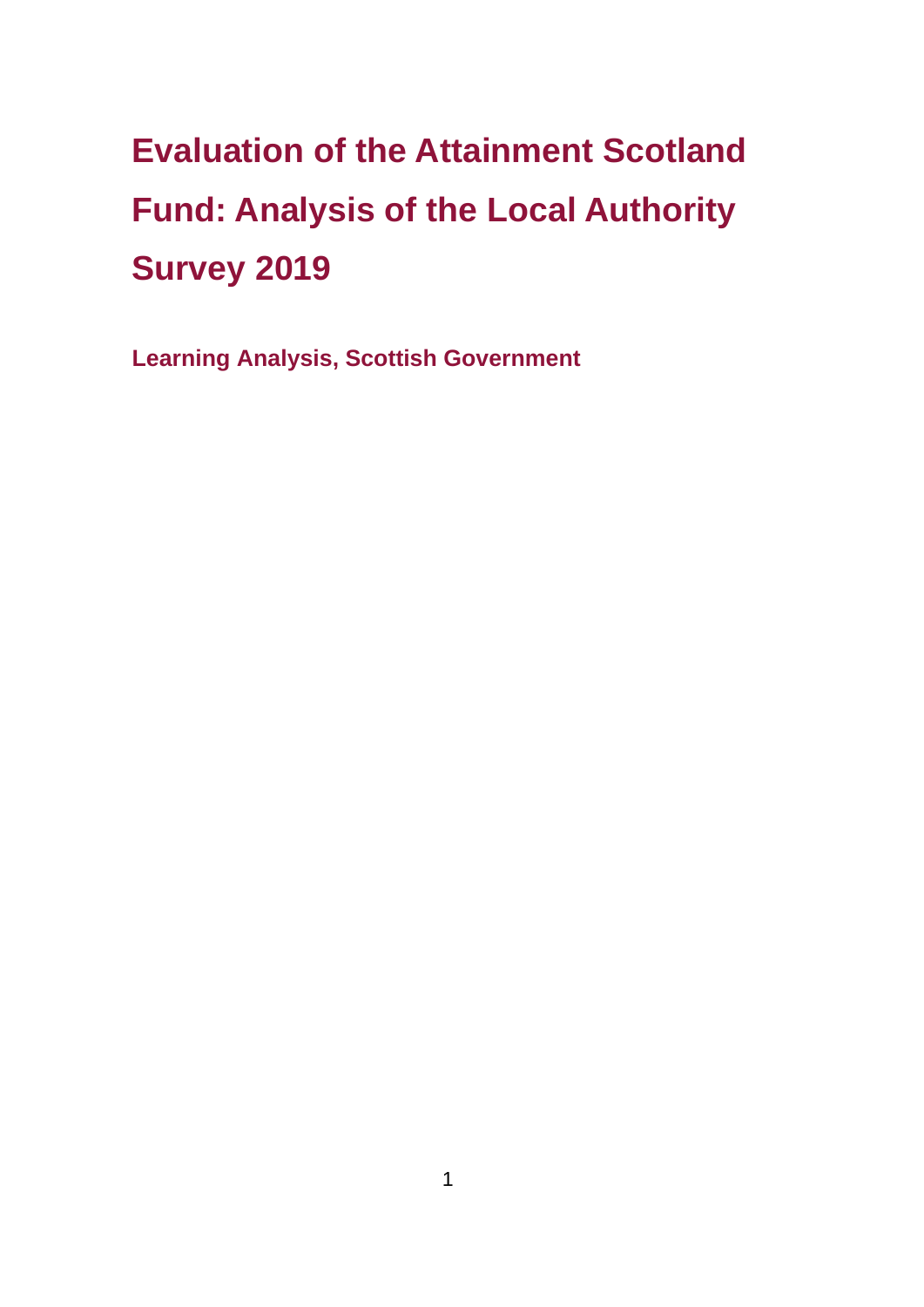### **Executive Summary**

### **Background**

- E.1. The report summarises findings from the Local Authority survey, which took place between July and September 2019.
- E.2. The survey explored local authority perspectives on the Attainment Scotland Fund. This was the third wave of the survey. The first wave took place in 2016 with Challenge Authorities only. The second wave of the survey was undertaken in 2018 with all local authorities invited to participate.
- E.3. The survey considered themes such as governance, funding, sustainability, Pupil Equity Funding (PEF) planning and implementation, and unintended consequences covered previously. The survey also sought to gather local authority perspectives on:
	- developing approaches to closing the poverty-related attainment gap;
	- the extent to which data and evidence relevant to the local context featured in decision-making;
	- the extent to which the fund increased collaboration within local authorities;
	- factors supporting and mitigating (inhibiting) progress towards closing the poverty-related attainment gap;
	- views on planning and implementation of the Care Experienced Children and Young People (CECYP) Fund.
- E.4. Overall, 28 (out of 32) local authorities replied, representing a response rate of 88%. This included responses from all 9 Challenge Authorities.

#### **Key findings**

E.5. In terms of governance, local authority viewpoints were broadly positive in terms of working with Education Scotland, including Attainment Advisers, and with Scottish Government.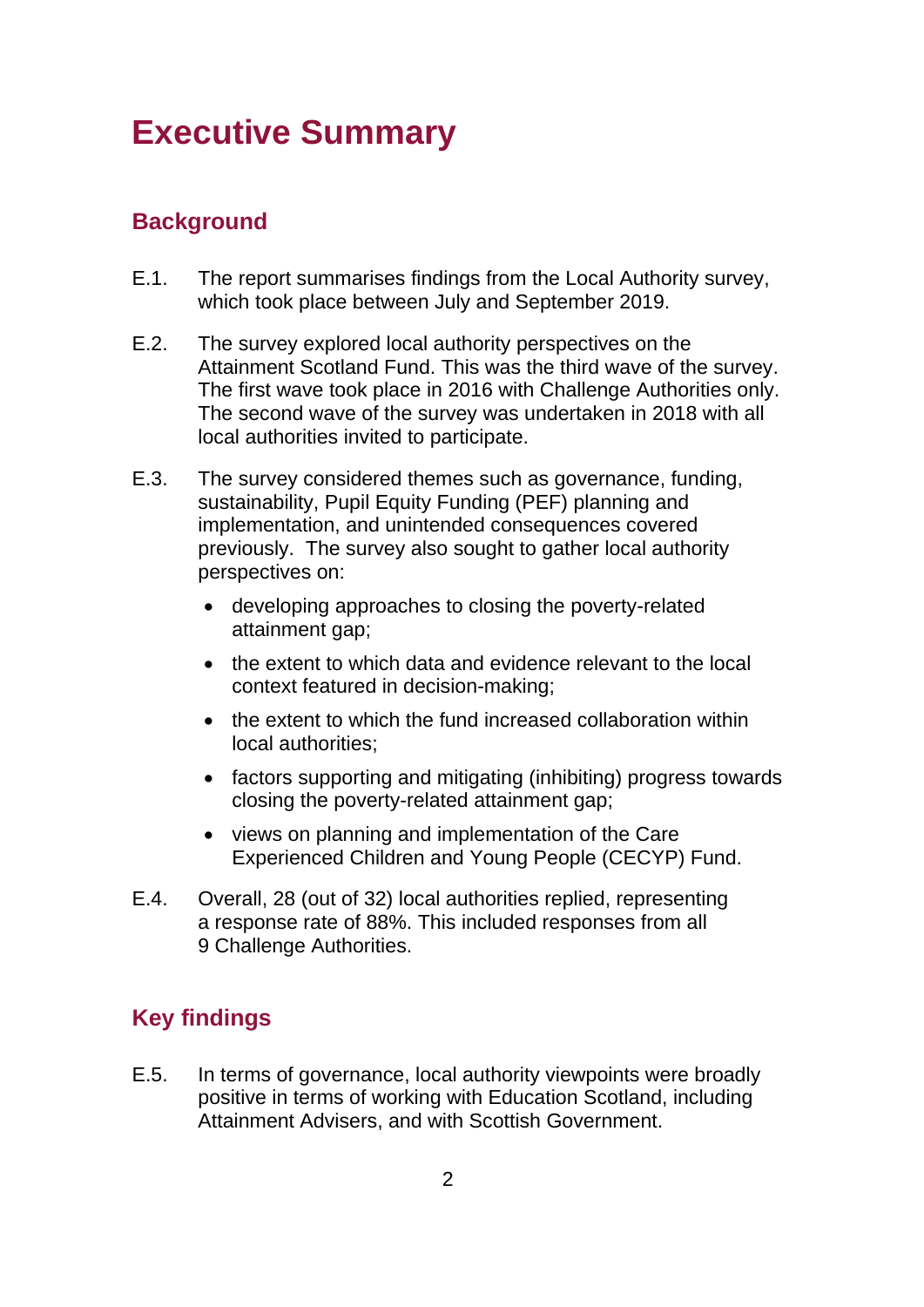- E.6. The Attainment Adviser role was viewed very positively overall. This included the range of support provided by Attainment Advisers, including providing a national perspective and bringing this into the local level, and good working relationships between Attainment Advisers and local authority staff. A number of areas for further improvement were also identified regarding availability of expertise and resource from Attainment Advisers, such as some inconsistency of staffing/periods without an Attainment Adviser in post.
- E.7. A number of wider concerns were also raised by local authorities with respect to governance, including recruitment and retention pressures (particularly for those local authorities outwith the central belt), and resource availability (with some perception, particularly amongst non-Challenge Authorities, of the development of a 'two tier' system).
- E.8. The Attainment Scotland Fund continues to be a driver of change and cohesion. There was evidence of a shifting focus and streamlining towards approaches where there was evidence of effectiveness and impact. Improvement was a driver for change. Self-evaluation of effectiveness and impact of intervention programmes were viewed as the basis of decisions for continuation, amendment or discontinuation.
- E.9. Emerging enhancements and adaptations in approaches were based on:
	- Increasing use of a broad range of data
	- Focus on measuring impact
	- Building sustainability
- E.10. Data and evidence featured strongly in local authority decisionmaking, with evidence of increasing use of and focus on data to support decision-making in terms of approaches and interventions. There was evidence of:
	- Improved capacity
	- Improved capability
	- Increasing focus on local data
	- Improvements in data quality
- E.11. However, despite such improvements, there remains considerable variability in terms of use of data and evidence. There were also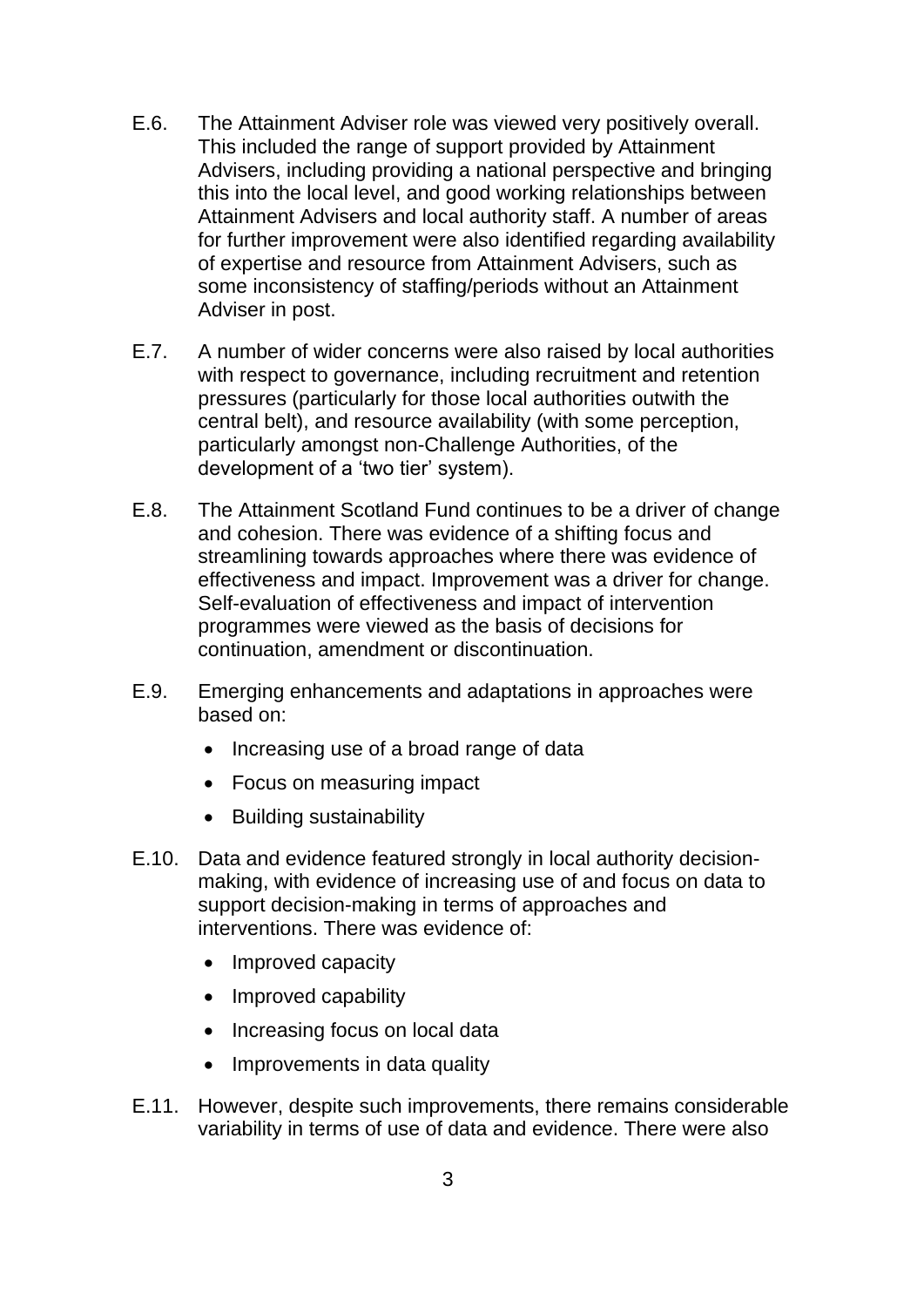some suggestions of the potential for overwhelm arising in terms of data and evidence use.

- E.12. The extent to which collaboration has increased as a result of the fund emerged strongly with collaboration evident at different levels of the system and between different levels of the system (eg within schools, between school clusters, within local authorities and between schools and external partner agencies). Funding was viewed as a driver of collaboration. Whilst collaboration was viewed broadly as positive, it was also recognised that concerns and barriers regarding collaboration can also exist (eg time consuming; staff availability).
- E.13. Local authorities were broadly positive regarding the extent to which the focus on closing the poverty-related attainment gap would be sustainable beyond the years of the fund. A range of actions were being taken with regard to sustainability, including both strategic approaches and actions, as well as actions at a more local level. There was emerging evidence of the prioritisation of interventions with the greatest impact by local authorities. Staffing and budget factors were raised as concerns related to sustainability.
- E.14. In terms of the use of resources, including core education funding, to improve outcomes for pupils from deprived backgrounds, similar to themes which emerged in the 2018 local authority survey there was evidence of a greater focus on deprivation and of a more collaborative focus. However, some concerns also emerged in terms of the use of resources, both in terms of concerns related to reduction in central resource and the potential for emerging differentials between schools in terms of available resources.
- E.15. As in the 2018 local authority survey, there were broadly positive perceptions of planning and implementation of Pupil Equity Funding (PEF). This included, for example, local and national guidance for headteachers and Attainment Adviser role in supporting schools. There was evidence of pooling of resources and building partnerships, collaboration, use of data and evidence and the development of tools and approaches to support schools. However, barriers in planning and implementing PEF were also raised, not least related to staffing (such as recruitment challenges, staff availability and retention of staff), as well as challenges perceived as a result of PEF funding going directly to schools.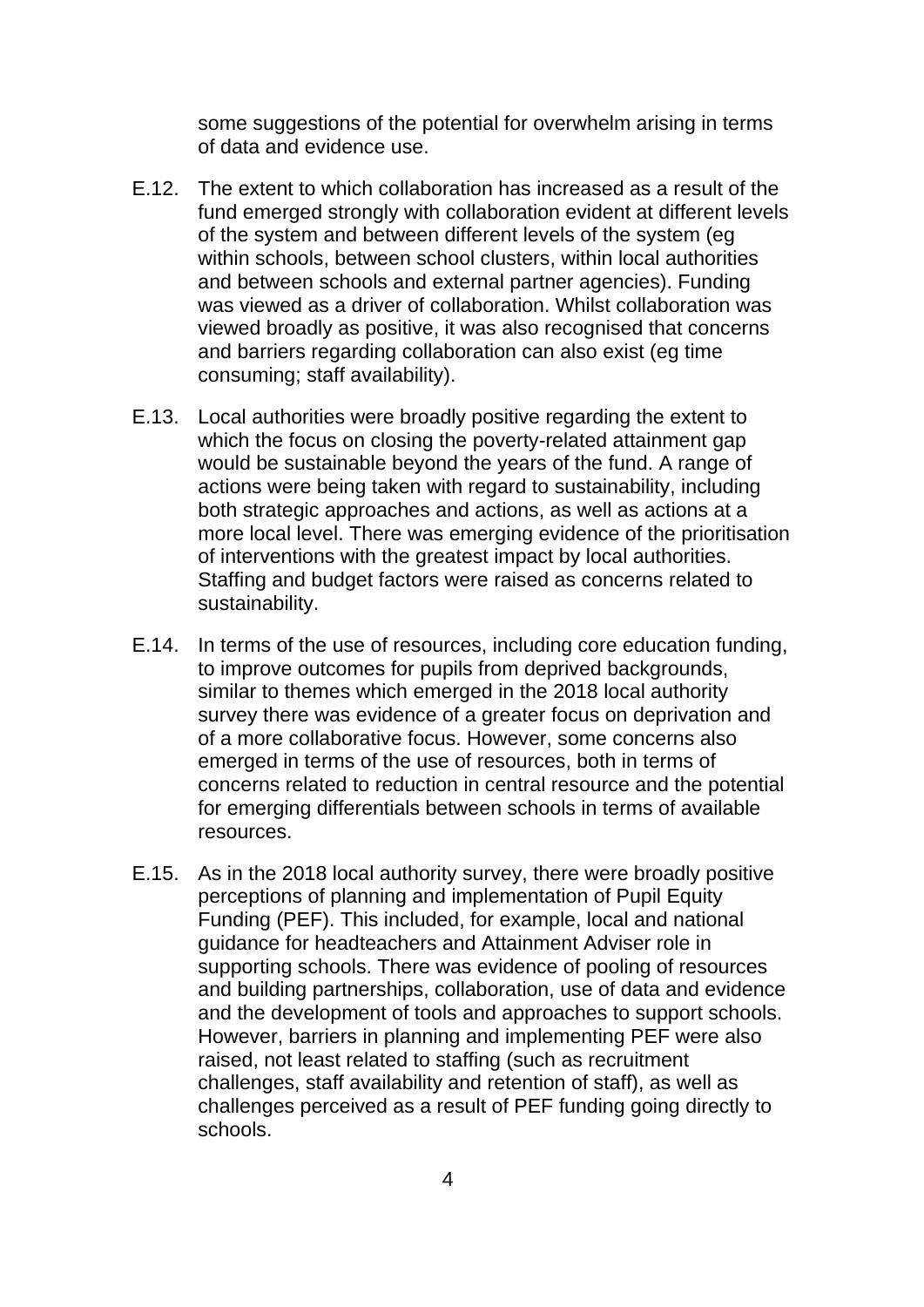- E.16. Views on planning and implementing PEF alongside Challenge Authority or Schools Programme funding were invited where relevant, with themes emerging including:
	- Increased integration/alignment between SAC and PEF;
	- Important role of Attainment Advisers supporting schools in terms of using SAC and PEF funding effectively;
	- Some tensions in terms of planning cycles and concerns regarding teacher workload.
- E.17. A range of factors were identified as supporting progress towards closing the poverty-related attainment gap, including the development of structures, tools and processes, greater emphasis on strategic links, and greater attention, focus and understanding of the impact of poverty. Factors which mitigated or inhibited progress were also raised, including recruitment difficulties, staff turnover, funding uncertainty in the longer term, and levels of data literacy. There were a number of broader considerations also raised, including the scale of the challenge in terms of closing the poverty-related attainment gap, rurality and measurement of poverty, perceived funding inequity across schools and local authorities depending on funding stream and a recognition of the length of duration required and continuation of support required to address the scale of the challenge.
- E.18. Local authorities were broadly positive regarding the Care Experienced Children and Young People Fund in terms of supporting strategic decision-making to improve attainment or outcomes for care experienced children and young people. Whilst it was recognised that it will take time to consult, plan, develop understanding and buy-in, there are positive indications reflecting, for example, an increased focus on care experienced children and young people and links to existing local authority priorities such as Children's Services Plans. The development of new structures, processes and approaches were also noted, with evidence of decision-making informed by analysis of research and data, and of collaboration and sharing of good practice.
- E.19. Finally, local authorities were invited to indicate positive and negative unintended consequences emerging as a result of the fund. Positive unintended consequences perceived by local authorities included: partnership and collaboration, culture change, improved data use, increasingly skilled classroom practitioners and increased understanding of poverty and its impact. Negative unintended consequences perceived by local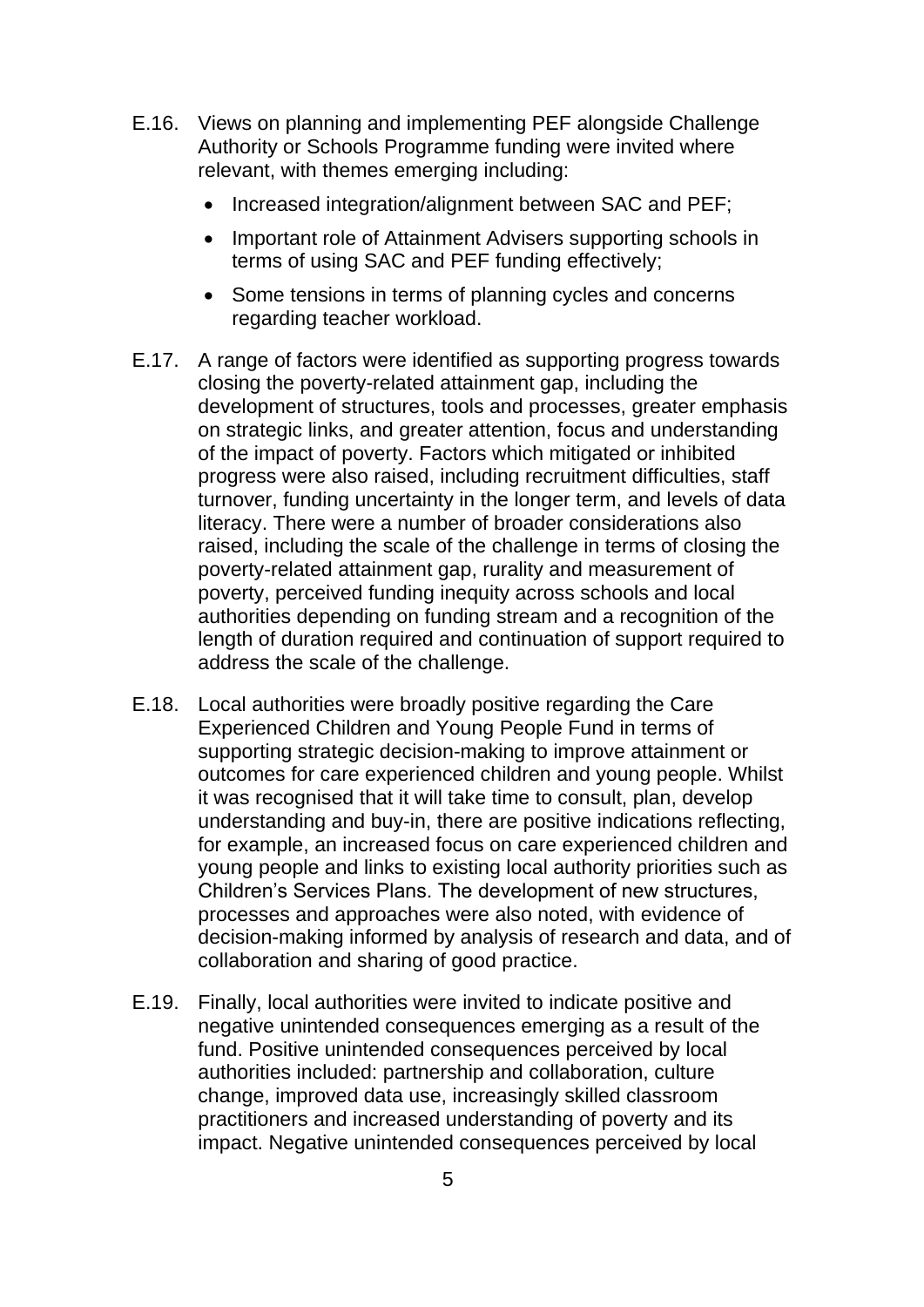authorities were also reported, including issues of workload, reporting demands/bureaucracy, staffing concerns, and concerns about sustainability in the longer term.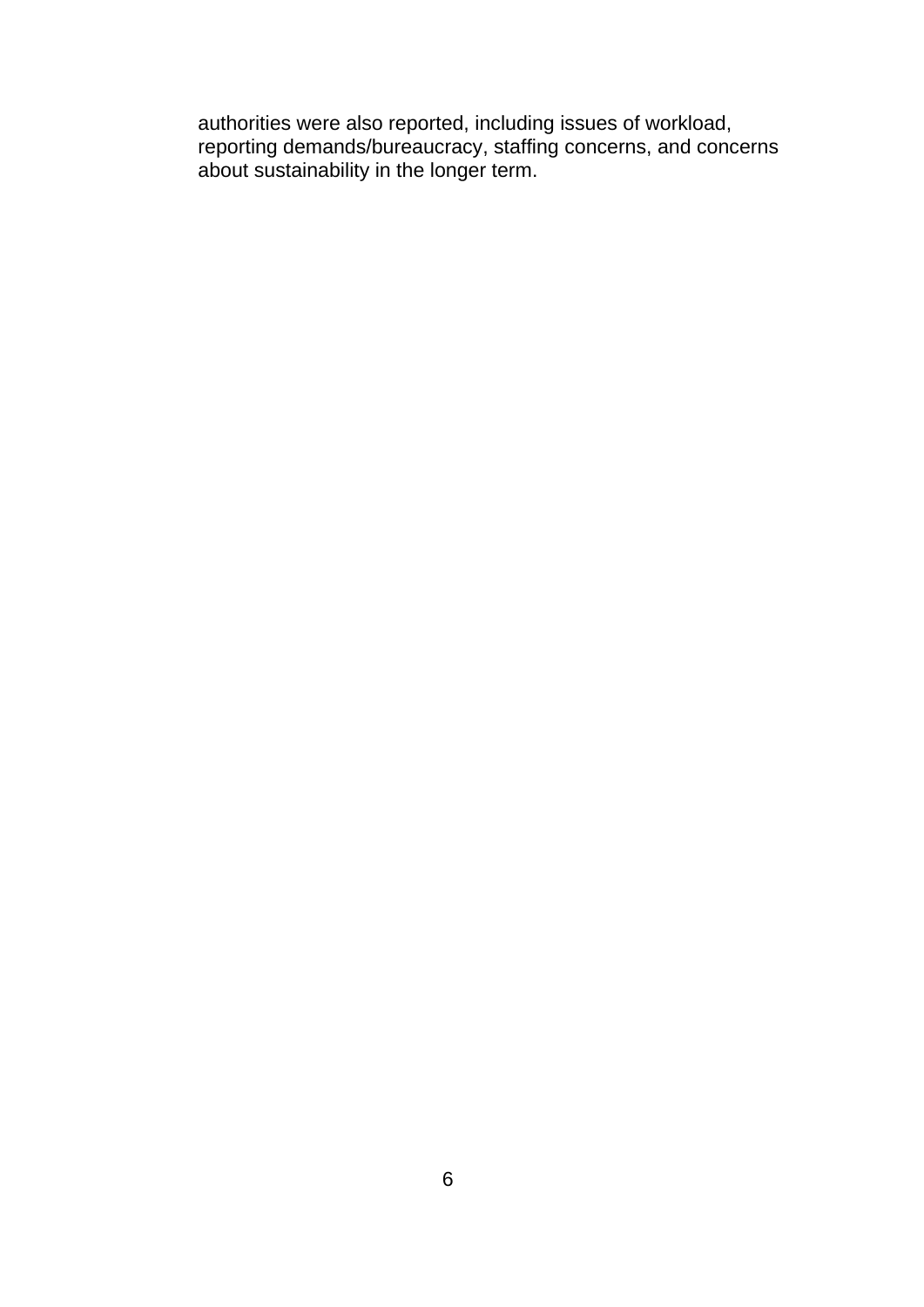### **1. Introduction**

- 1.1. The evaluation of the Attainment Scotland Fund (ASF) follows the duration of the Scottish Attainment Challenge, and is now in its fourth year. An interim report was published in March 2018, covering Years 1 and 2 of the fund. An evaluation report covering Year 3 (2017/18) was also published. The aims of the evaluation are to:
	- Assess the contribution of the Attainment Scotland Fund (ASF) towards improving attainment and health and wellbeing and reducing the poverty-related attainment gap;
	- Evaluate the extent to which other outcomes of the Attainment Scotland Fund have been achieved and assess the contribution of the fund towards achieving these aims;
	- Provide learning about what did and did not work well in implementing the fund at national and local level, including consideration of changes over time and other contextual factors;
	- Contribute to the Scottish evidence base of what works and does not work in closing the poverty-related attainment gap.
- 1.2. The evaluation has adapted in line with developments in the Attainment Scotland Fund. The evaluation focuses on three strands of the Attainment Scotland Fund: Challenge Authorities, [Schools Programme, Pupil Equity Funding](https://www.gov.scot/policies/schools/pupil-attainment/) https://www.gov.scot/ policies/schools/pupil-attainment/. A fourth strand, the Care Experienced Children and Young People Fund, is also being considered as part of the evaluation for Year 4.
- 1.3. A key component of the evaluation undertaken to date has included a survey to explore local authority perspectives on the Attainment Scotland Fund. The first wave took place in 2016 with Challenge Authorities only. The second wave of the survey was undertaken in [2018](https://www.gov.scot/publications/evaluation-attainment-scotland-fund-analysis-local-authority-mini-survey-summer/pages/3/) with all local authorities invited to participate.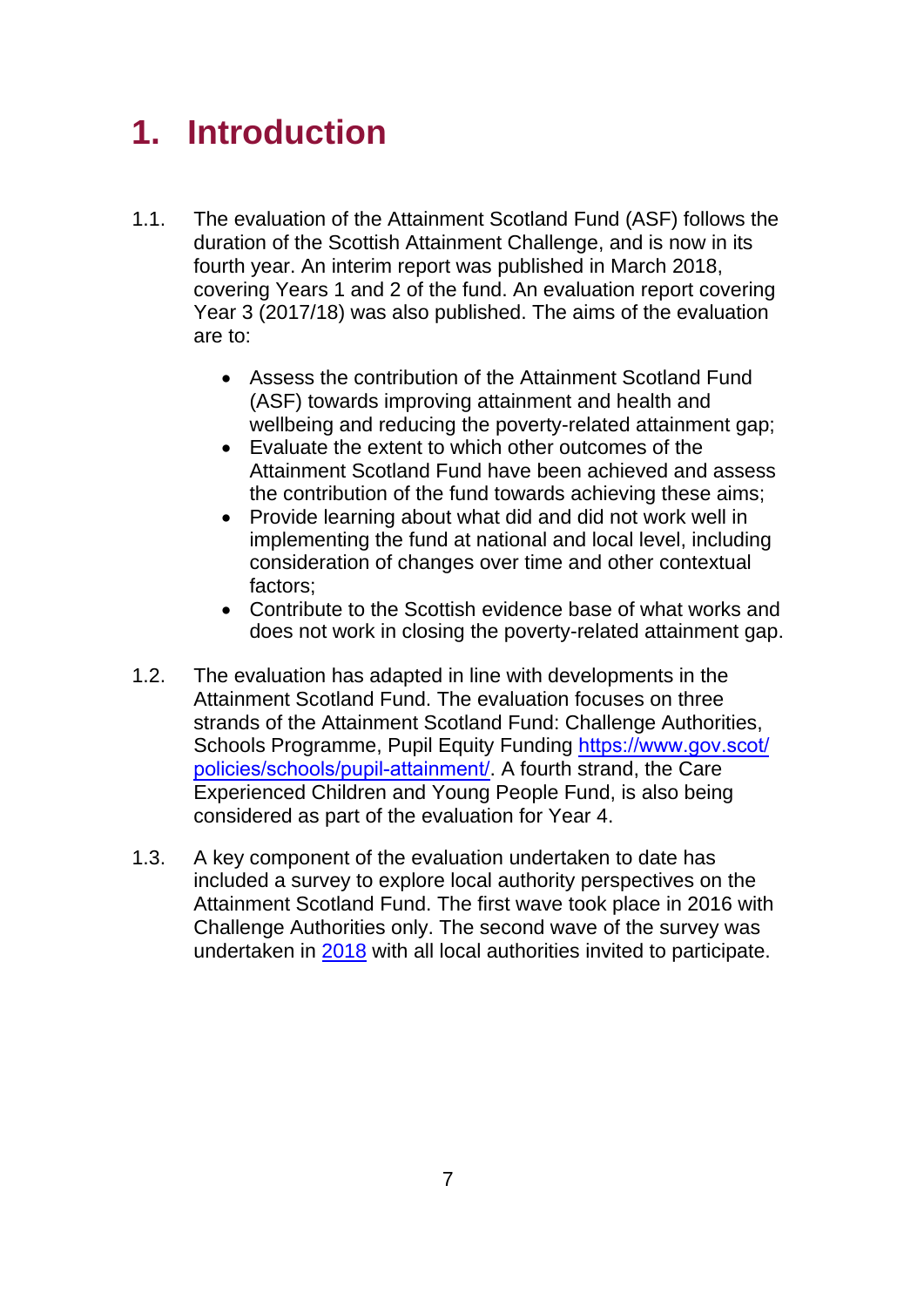### **2. Methodology**

- 1.4. The third wave of the local authority survey was undertaken as part of the Year 4 evaluation (2018/19). This report presents the findings of the survey, which will be drawn on in the overall Year 4 evaluation.
- 1.5. The third wave of the survey was developed to build on the findings of previous waves of the survey. As well as considering previous themes such as governance, funding, sustainability, PEF planning and implementation, and unintended consequences, the survey sought to elicit local authority perspectives of:
	- developing approaches to closing the poverty-related attainment gap and the extent to which the approach had changed over the period of funding within local authorities;
	- the extent to which data and evidence relevant to the local context featured in decision-making at the local level;
	- the extent to which the fund increased collaboration within local authorities;
	- factors supporting and mitigating progress towards closing the poverty-related attainment gap within local authorities;
	- views on planning and implementation of the Care Experienced Children and Young People (CECYP) Fund.
- 1.6. The survey was distributed via email to Local Authority Directors of Education. One response per local authority was requested, in order to obtain an authority-wide perspective as far as possible. The survey opened on 25 July and was scheduled to close on 5 September 2019. The original deadline was extended with a view to boosting the response rate. The survey closed on 26 September with survey responses submitted by 28 out of 32 local authorities, representing a response rate of 88%. This was an increase on the 22 responses (69%) received to the survey in 2018.
- 1.7. Additionally, one local authority submitted a collated response from headteachers rather than a local authority perspective. This response was not included in the overall survey analysis, as it did not provide responses at the level of the local authority perspective. However, it will be reviewed in order to ensure consideration of the views expressed within the evaluation overall.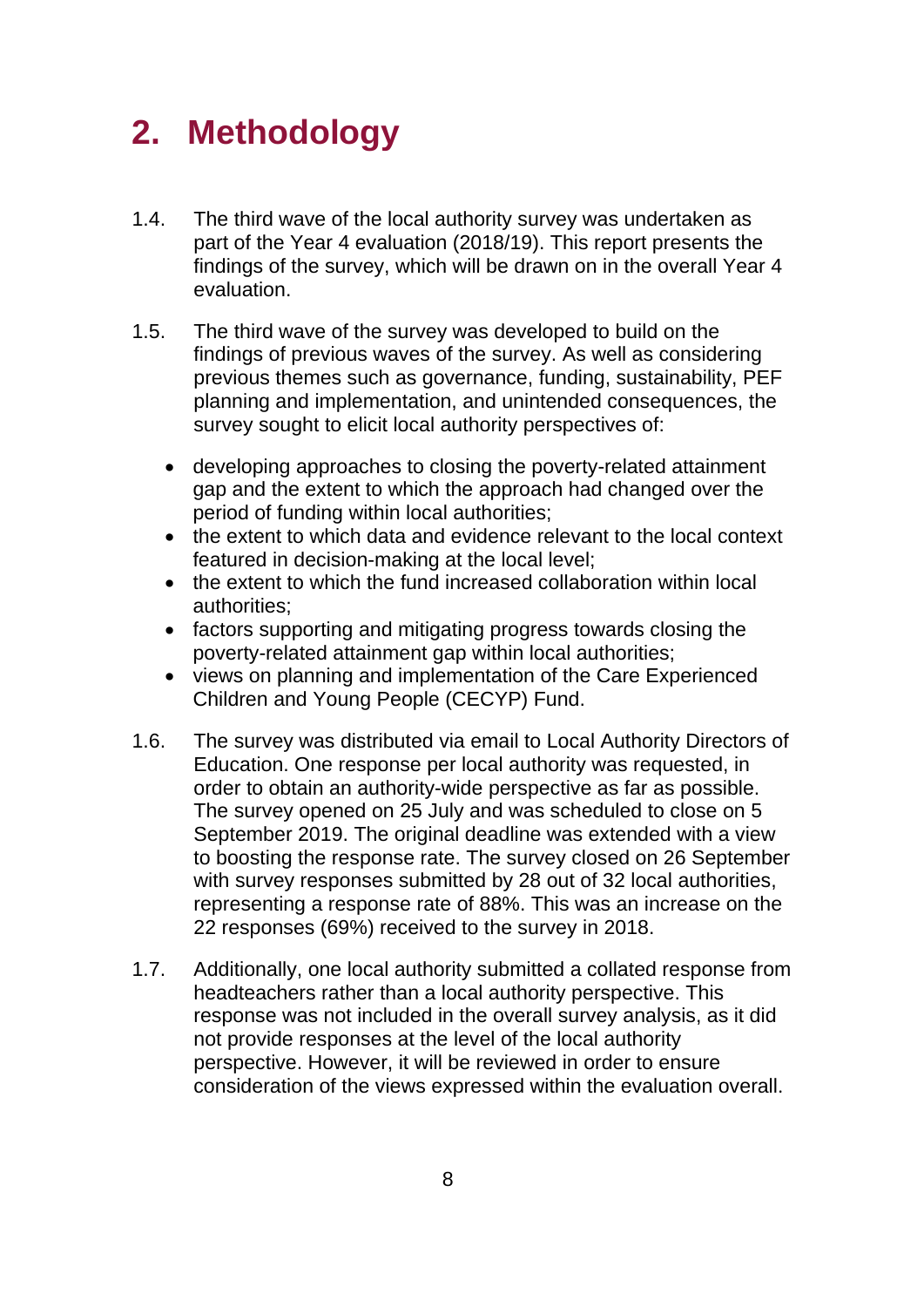1.8. The analysis aimed to present the wide range of views offered by participating local authorities. Closed responses were analysed quantitatively. Open responses were examined using a qualitative thematic approach and the key themes from the analysis are summarised in this report.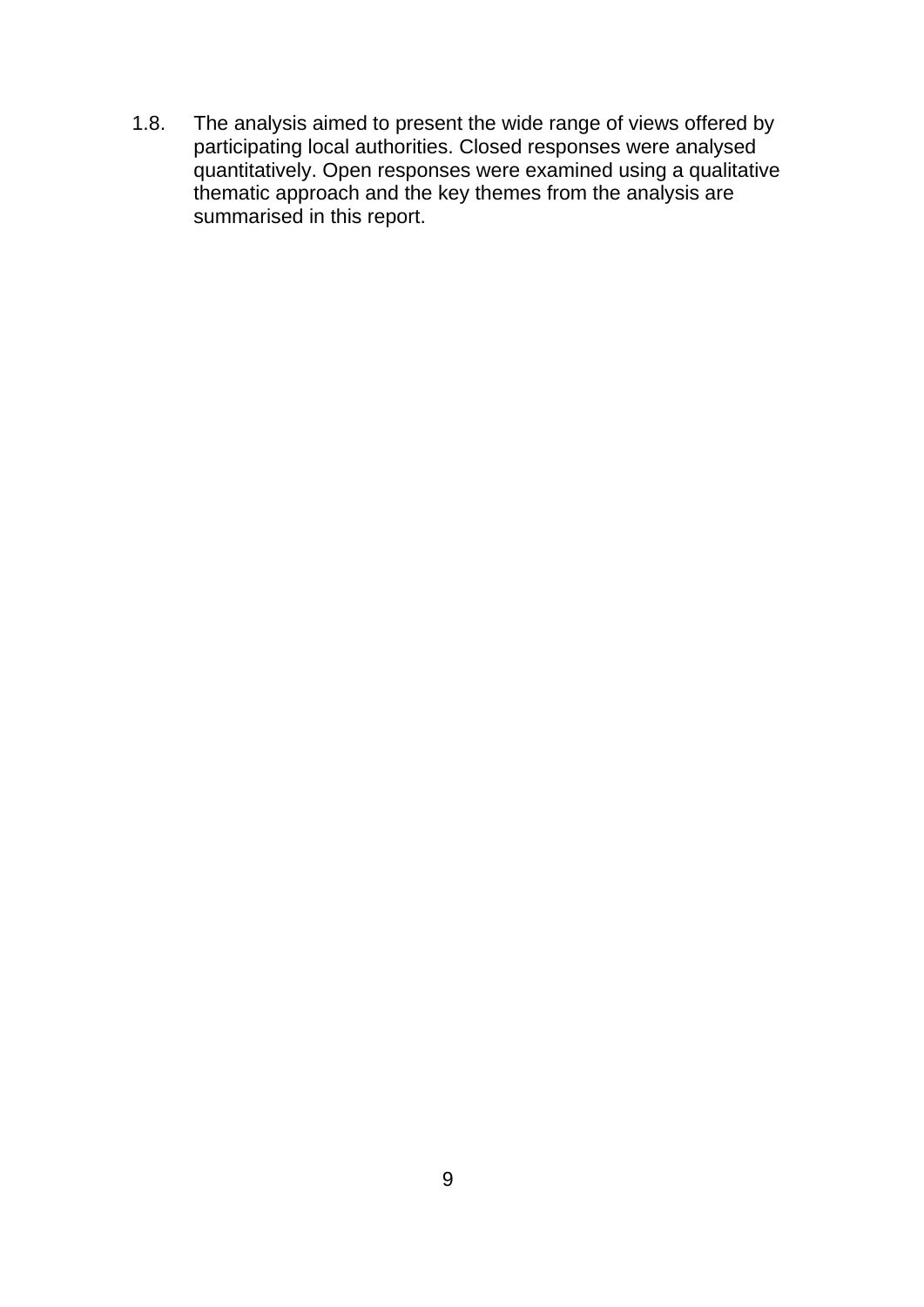### **3. Findings**

#### **Governance**

1.9. Local authorities were asked for their views on what they thought was working well and what could be improved in their experience of working with Education Scotland, including Attainment Advisers, and with Scottish Government.

#### **Education Scotland**

- 1.10. In terms of working with Education Scotland (ES), local authorities were positive overall of their experience. Key highlights included:
	- Advice, guidance and support;
	- National Improvement Hub resources:
	- Conferences and events;
	- Positive relationships between local authority and ES;
	- Strategic changes and restructure of ES welcomed, such as move to ensure ES resource more accessible outwith the central belt.
- 1.11. Some local authorities referenced more limited engagement or involvement with Education Scotland. A number of areas for improvement in working with Education Scotland were also suggested. This included the need for advice and guidance on impactful approaches to help headteachers achieve best value; greater understanding of rural issues/rural poverty; addressing challenge of taking forward small scale initiatives, such as case studies which demonstrate good practice in rural areas. There was hope that the structure and support offered by the newly formed Education Scotland regional teams would enhance provision of support and challenge between ES and local authorities, with Attainment Advisers becoming part of a wider regional team.

#### **Attainment Advisers**

1.12. Overall, local authority responses were similarly broadly positive with regard to the role of Attainment Advisers. Support from Attainment Advisers was welcomed in terms of Career Long Professional Learning (CLPL), data analysis, strategic planning, policy development support, and direct work with schools and learning communities. One local authority response described the support as *'invaluable'*. Another described the role of Attainment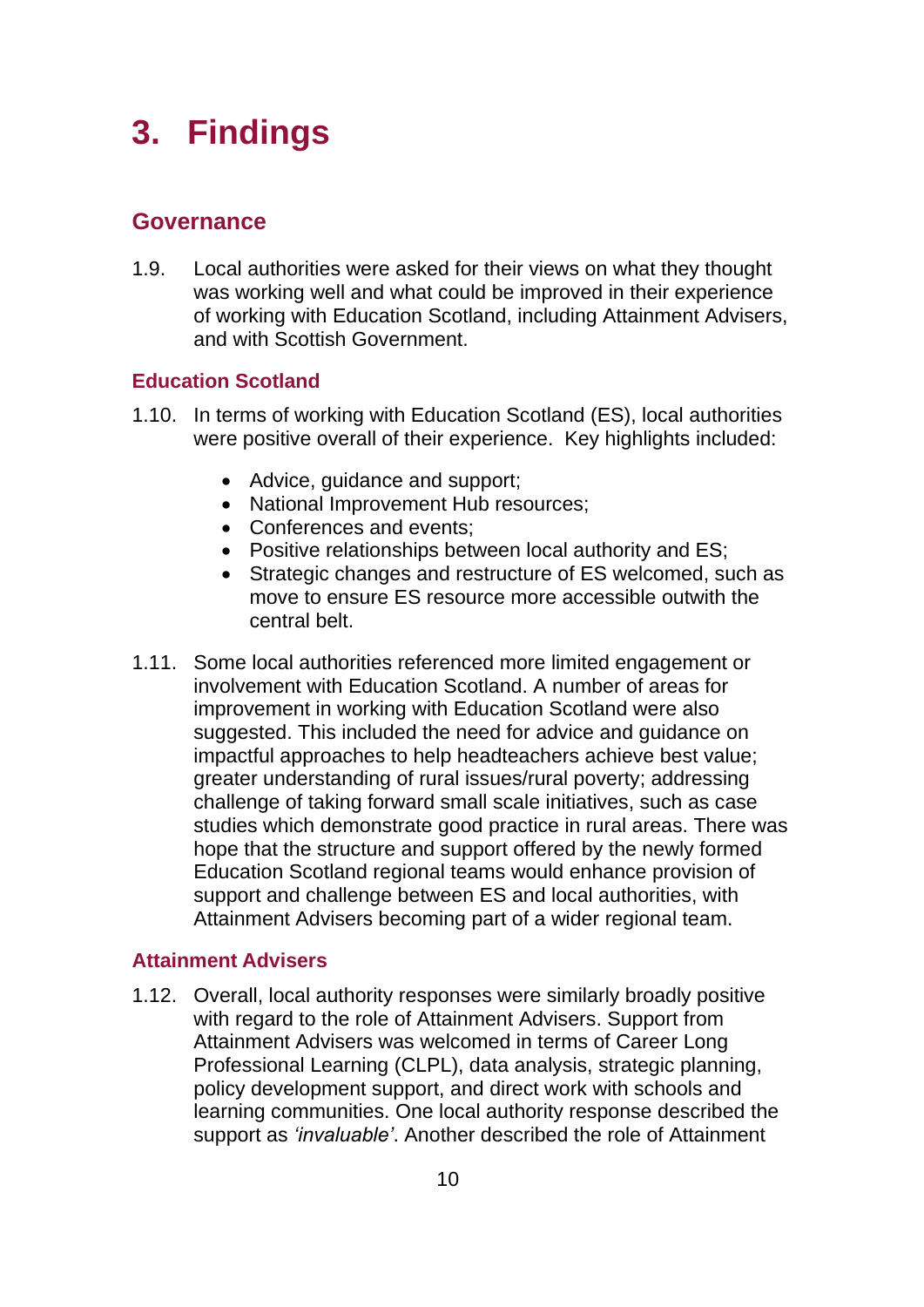Advisers as *'…very supportive and provided advice and Professional Learning on closing the poverty related attainment gap, including developing strong, measurable outcomes which has helped in evidencing impact'*. Similarly, support was variously described as: *'excellent'*, *'strong and focused*', and *'very proactive in seeking ways to support at both school and LA level'*.

- 1.13. Good working relationships were also highlighted by a number of local authorities with regard to Attainment Advisers. For example, one local authority response described the Attainment Adviser as *'…[a] core part of our senior leadership team and has influenced policy and practice on a variety of levels'*. Another described: *'excellent working relationship which has been invaluable to sustaining and maintaining the project within [local authority]'*. The Attainment Adviser role was also viewed as providing a national perspective and bringing this into the local level, including brokering links outwith the local authority and enabling sharing of practice across schools and the local authority.
- 1.14. In terms of areas for further improvement, several local authority respondents reported some challenges regarding availability of expertise and resource from Attainment Advisers in terms of:
	- Inconsistency of staffing/periods without an Attainment Adviser in post;
	- Lack of clarity of role of Attainment Adviser (one local authority noted a more detailed remit would be helpful);
	- Limited capacity of Attainment Adviser in terms of time available. This was mentioned by several non-Challenge Authority local authorities.
- 1.15. Several local authority respondents described improvements emerging in terms of work with Attainment Advisers, for example where stability of staffing was improving or where the additional time available from an Attainment Adviser was very much welcomed by local authorities, for example to support measuring the impact of PEF.

#### **Scottish Government**

- 1.16. Local authority perspectives on what was working well and what could be improved in working with Scottish Government were also broadly positive. In terms of what was working well, the following themes emerged from responses:
	- Clear communication;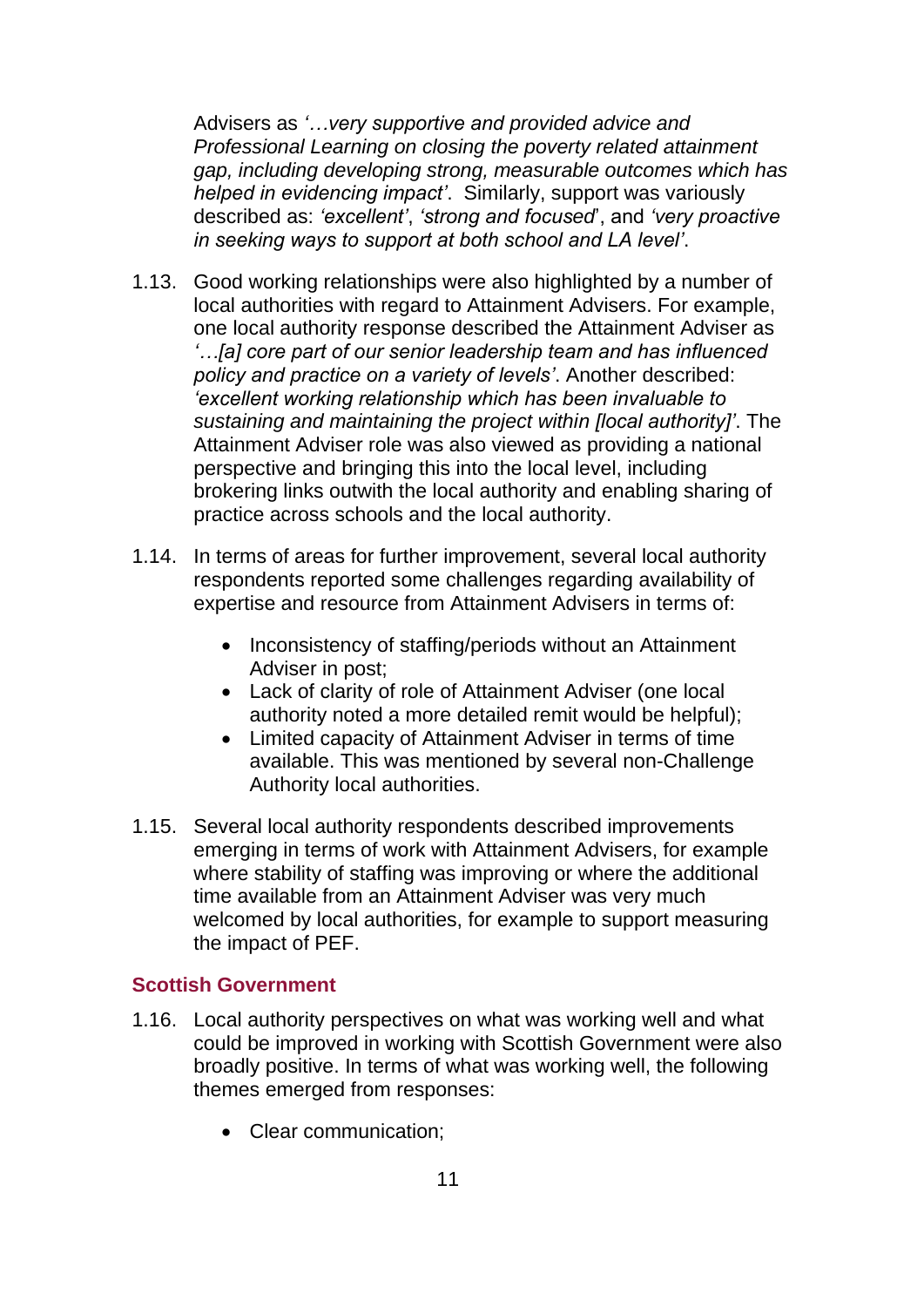- High profile local events/sharing events to support networks and build capacity;
- Commitment to resources in terms of Attainment Advisers;
- Input to 'national direction';
- Relationships/face-to-face meetings and attendance, such as showcase events;
- Clear administration and reporting procedures/reducing bureaucracy (eg '*increasing refinement of the reporting and change request processes'*);
- Visits to schools were noted as positive, as was advice and guidance at SAC school meetings from Scottish Government representatives;
- Support from local Improvement Adviser noted by several respondents;
- Tools to support data use, such as the BGE toolkit.
- 1.17. A number of areas for improvement were also raised with respect to working with Scottish Government. Despite efforts to reduce bureaucracy being welcomed, one respondent noted that schools still feel *'quite heavily scrutinised in the process'.* The potential for communication issues, particularly given the number of individuals and departments involved, was also raised. The need for clear guidance on timescales and key dates at the beginning of the year was noted, and for further opportunities for good practice sharing and networking. For example, as one local authority response highlighted, there was a need for *'…more opportunities for networking around strategies which are demonstrating real impact'.*
- 1.18. A number of wider concerns were also raised with respect to governance:
	- **Staffing**: recruitment and retention pressures were noted, although there was considerable geographical variation in terms of local authorities who raised this as a concern. Local authorities outwith the central belt were more likely to raise this;
	- **Resource availability** emerged as a concern, particularly amongst non-Challenge Authorities. This was related to a perception of the development of a 'two tier' system by a small number of authorities.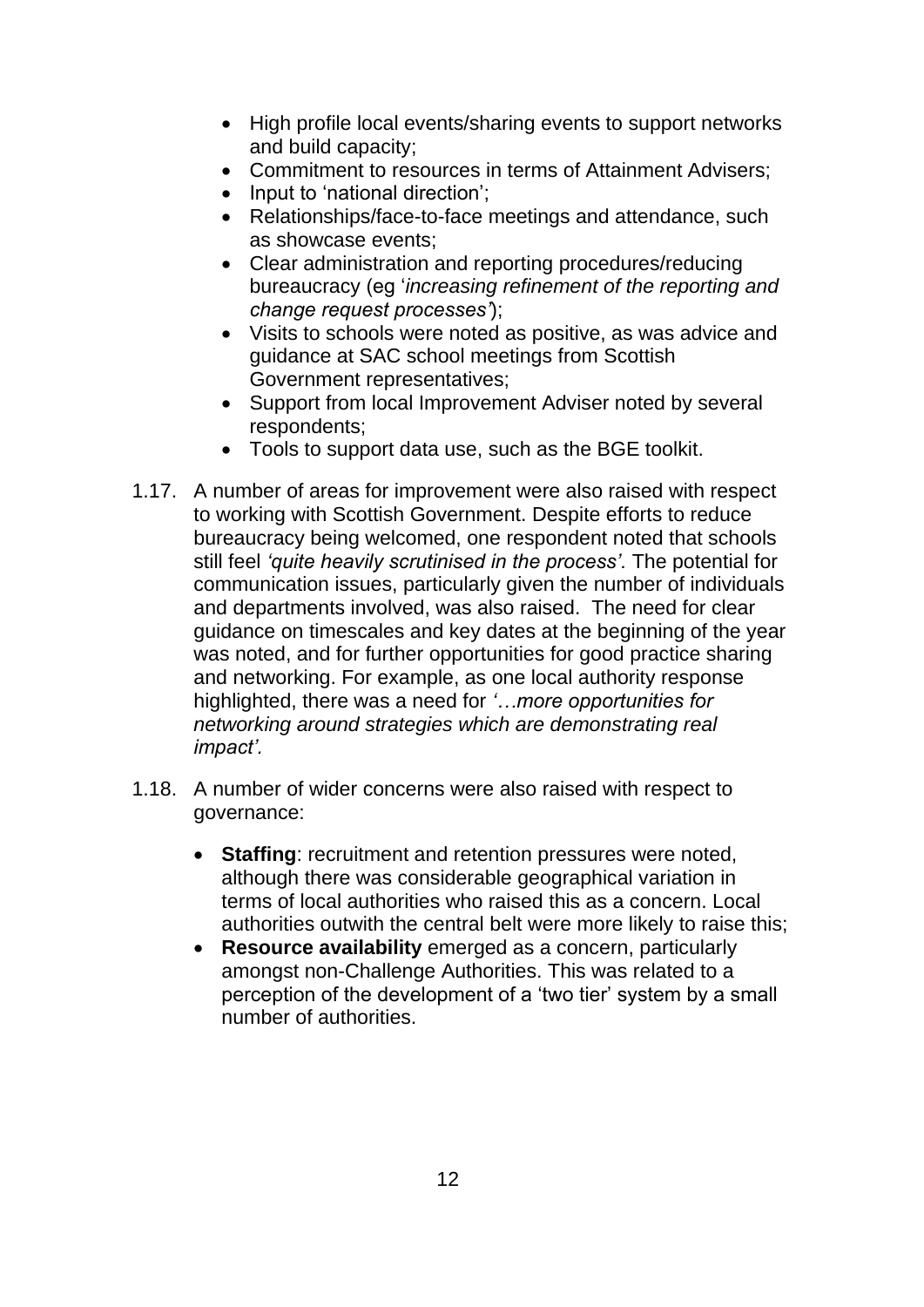#### **Approach for addressing poverty-related attainment gap**

- 1.19. Local authorities were asked about their perception of the extent to which the approach within their local authority for addressing the poverty-related attainment gap had changed over the period of funding. Of twenty-seven local authority responses to this question, twenty viewed their approach as having changed either significantly (4) or to some extent (16). A further seven viewed their approach as having changed to a limited extent. None indicated there had been no change of approach.
- 1.20. In terms of Challenge Authority responses to this question, two indicated their approach had changed significantly, three changed to some extent and four limited change.
- 1.21. When asked why approaches had changed or not changed, overall there was emerging evidence of a *shifting focus and streamlining of approaches towards approaches where there was evidence of effectiveness and impact***.** Improvement was a driver for change. Self-evaluation of effectiveness and impact of intervention programmes were viewed as the basis of decisions for continuation, amendment or discontinuation.
- 1.22. Emerging enhancements and adaptations in approaches were based on:
	- Increasing use of broad range of data;
	- Focus on measuring impact;
	- Building sustainability.
- 1.23. One local authority viewpoint illustrates this combination of use of data, building on experience and evidence of impact: *'... a shift in focus from use of a wide range of interventions to narrowing the range of approaches .[..]. informed by our experience and evidence gathering over the past 3 years'* (Schools Programme local authority). Another highlighted the focus on interventions with evidence of impact: *'…working to better connect successful interventions to plan our exit strategy and build sustainability. The aim is to build an empowered and connected system of education'* (Challenge Authority local authority).
- 1.24. For those authorities which indicated limited or no change in approach, this appeared largely due to continuation of an existing approach. For example, one local authority specifically mentioned a programme to tackle poverty which had been in place prior to introduction of ASF.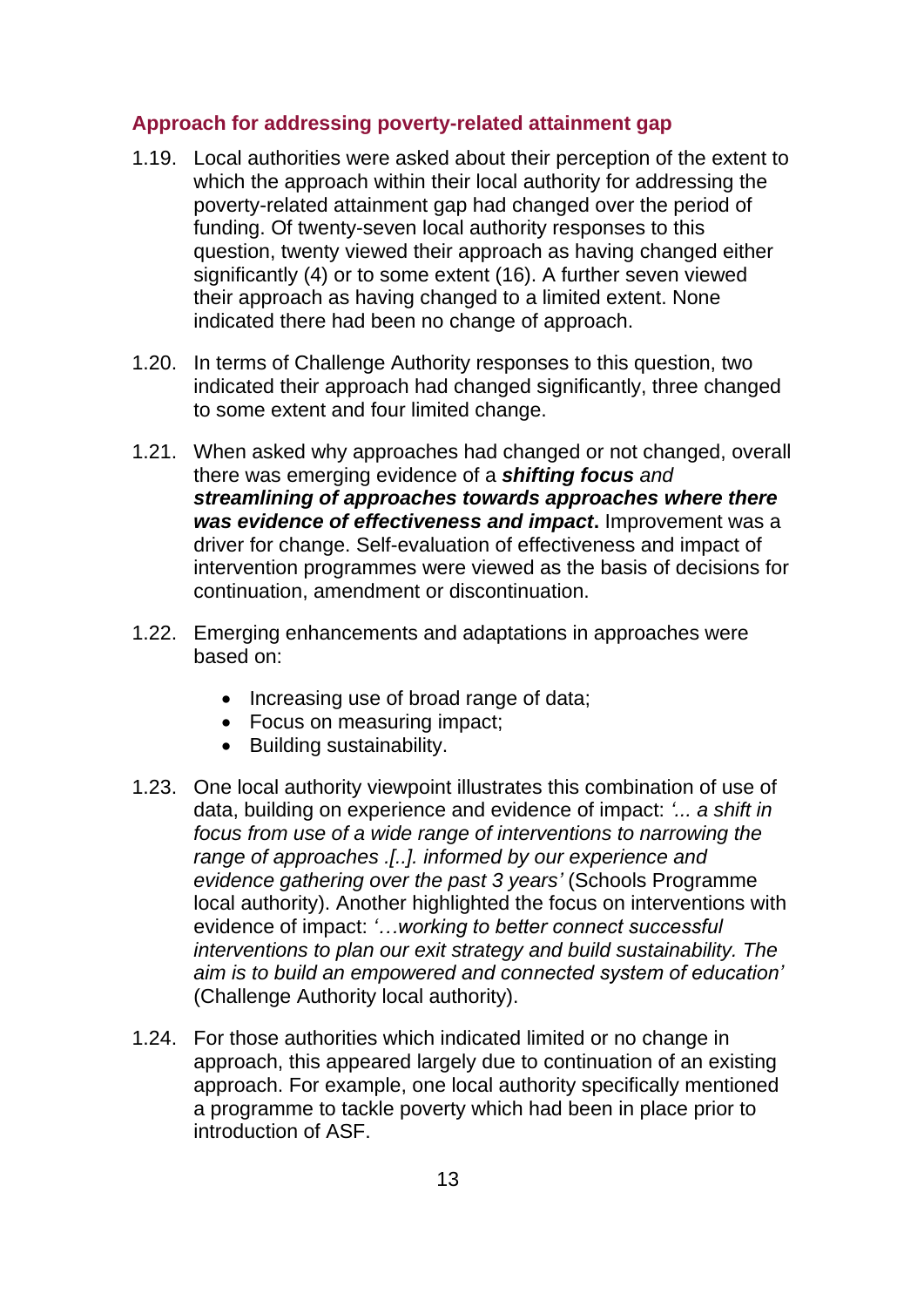#### **Data and evidence**

- 1.25. Local authorities were asked to provide an assessment of the extent to which data and evidence relevant to the local context had featured in decision-making processes regarding the Attainment Scotland Fund at the local authority level. Twenty-seven local authorities responded to this question, of which twenty-six indicated data and evidence featured in local authority decisionmaking either to a great extent (20) or to some extent (6). One local authority indicated data and evidence featured to a limited extent, and no authorities indicated data and evidence had not featured at all. All of the Challenge Authorities indicated that data and evidence had featured to a great extent in their decisionmaking.
- 1.26. Local authorities were invited to provide further detail in an open text follow up question. Analysis of open text responses indicate evidence of increasing use of and focus on data to support decision-making in terms of approaches and interventions. There was evidence of:
	- Improved capacity;
	- Improved capability;
	- Increasing focus on local data;
	- Improvements in data quality.
- 1.27. In terms of availability and accessibility of data, responses suggest the development of increasingly rich data environments, with local authorities engaging in combining data from different sources and different levels within the system. However, there were also indications that the volume of data was potentially overwhelming for some local authorities.
- 1.28. A range of mechanisms for using data were emerging. Responses also indicated the benefits of enhanced use of data and evidence, including: targeting resources for improvement; driving change/improvement of approaches; identifying gaps/priorities/areas to be addressed; measuring impact; data at the local level: tailoring planning to individual context; confirmatory value/accountability.
- 1.29. There was varied use of data across levels within local authorities as well as variation in terms of the extent of use of data between local authorities.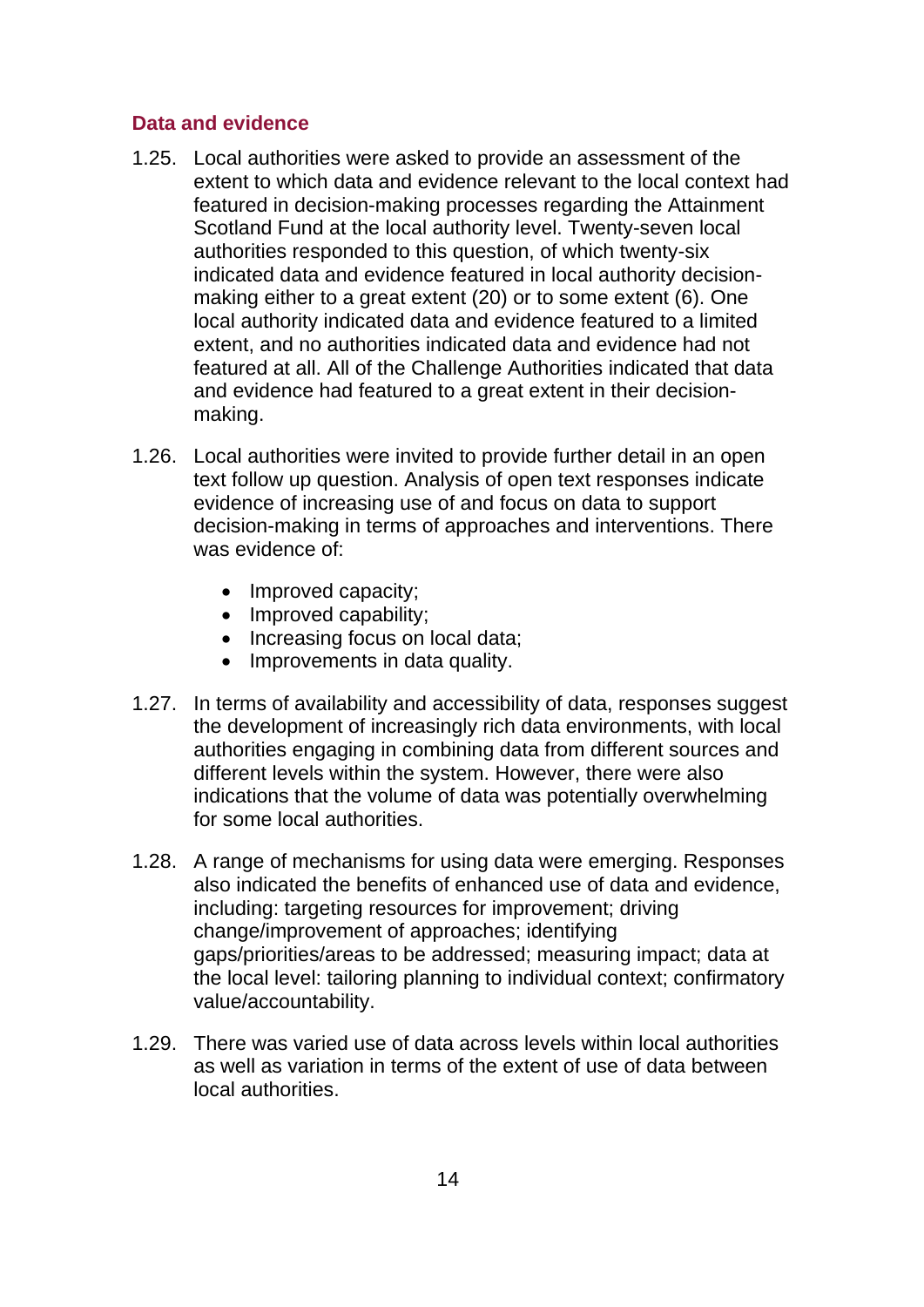#### **Collaboration**

- 1.30. Perceptions of the extent of collaboration as a result of the fund emerged strongly from local authority responses, with twenty-two out of twenty-seven respondents indicating that the fund had increased collaboration either to a great extent (10) or to some extent (5). Seven (out of nine) Challenge Authorities perceived the fund has increased collaboration to a great extent. The remaining two Challenge Authorities perceived the fund has increased collaboration to some extent.
- 1.31. Analysis of open text follow up responses with regard to collaboration indicated:
	- Funding was viewed as a driver of collaboration. This included PEF funding being viewed as a driver of collaboration in PEF-only authorities.
	- Range of mechanisms developed to support more strategic and systematic collaboration in areas such as CLPL, leadership training, capacity building, local support networks;
	- Collaboration enabling sharing of practice;
	- Collaboration at different levels of the system and between different levels of the system (within schools/between school clusters/within local authorities/between schools and partners including third sector and universities/between local authorities);
	- Benefits of collaboration identified (particularly enabling making best use of resources);
	- Whilst collaboration appeared to be broadly viewed as positive, concerns and barriers regarding collaboration also exist (eg time consuming; staff availability).
- 1.32. An illustration of increased opportunities for collaboration at different levels, with a focus on improving outcomes, is provided in the following quote: *'The fund has brought new opportunities for teams to work together, particularly in literacy and numeracy and HWB. Our cross-council working has also increased and we have been able to develop new relationships with other services to strengthen outcomes for young people'* (Challenge Authority response).

#### **Sustainability**

1.33. Local authorities were broadly positive regarding the extent to which the focus on closing the poverty-related attainment gap would be sustainable beyond the years of the fund. Of twenty-four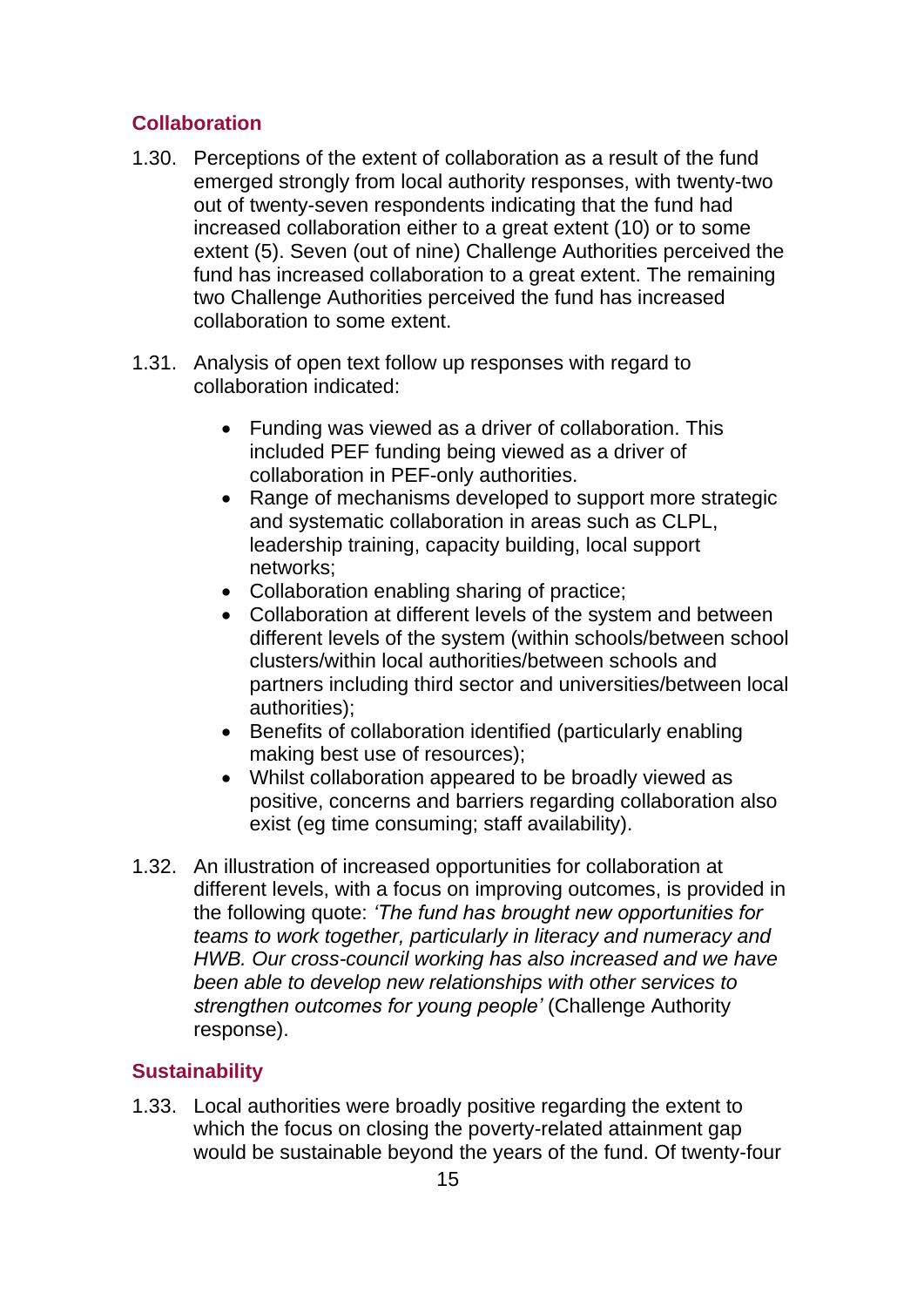local authorities who responded to this question, nineteen stated that the focus would be sustainable to either a great extent (8) or to some extent (11). A further five indicated the focus would be sustainable to a limited extent. There were no responses which indicated the focus would not be sustainable at all beyond the years of the fund. Seven Challenge Authorities responded to this question, of whom three viewed the focus would be sustainable beyond the years of the fund to a great extent and four to some extent.

- 1.34. A range of actions were described which were being taken to support/encourage/plan for sustainability. These ranged from broad statements affirming a commitment to sustainability (eg *'continued focus on plans for sustainability'*), to more specific actions both at local authority and at school level. There was evidence both of strategic approaches and actions, as well as actions at a more local level, with regard to sustainability.
- 1.35. There were numerous mentions in local authority responses of schools being asked to clearly consider sustainability, and of sustainability being a key feature of discussions within schools. Examples were given of schools considering the sustainability of interventions when planning and implementing PEF in their school, with support of Attainment Advisers, and of schools being asked to consider using PEF in sustainable ways. There was also evidence of mainstreaming plans, both at local authority and school level. Sustainability was being considered at many levels, including within specific initiatives. One local authority provided an example of the role of a Quality Improvement Officer working to encourage and suggest items which might be a better use of funding and would create sustainability.
- 1.36. There was emerging evidence of the prioritisation of interventions with the greatest impact by local authorities, as mentioned by several respondents. One response described the local authority's use of data to understand approaches which are most impactful to ensure these are continued as follows: *'…investing in approaches and initiatives which are underpinned by a strong evidence base'.*
- 1.37. Several local authority responses specifically alluded to an exit strategy. For example, one respondent noted that planning was being undertaken together with Human Resources (HR) for an exit strategy. Another mentioned workforce planning which was at an *'early stage'* but key principles for sustainability had been developed.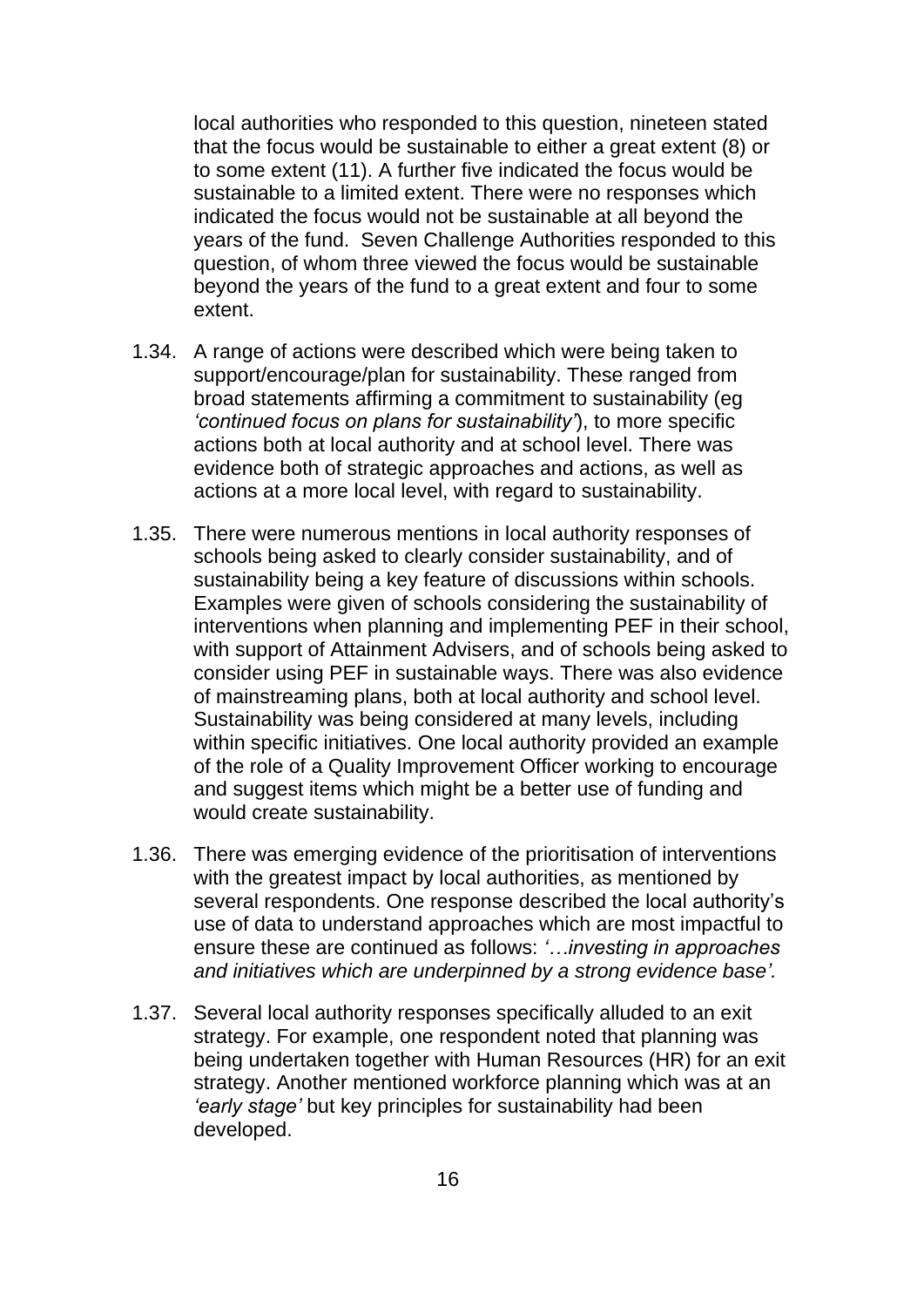1.38. Local authorities were also invited to suggest factors which will impact on the sustainability of focus of the approach. Staffing and budget were predominantly mentioned, with concerns related to sustainability following withdrawal of funding. However, responses also indicated that collaboration, 'pooling' of resources, sharing of good practice, building capacity and focusing on staff professional development would be sustainable to some extent.

#### **Use of resources**

- 1.39. Local authorities were invited to indicate what changes (if any) had been introduced in terms of how the local authority used all its resources, including core education funding, to improve outcomes for pupils from the most deprived backgrounds. Twenty-three out of twenty-eight local authorities responded to this open question, with a number of themes emerging from responses. Four indicated no change, or no significant change, in how resources were used. Several others referenced already pre-existing focus or priority on equity, and others noted a shift in response.
- 1.40. Similar to themes which emerged in the 2018 local authority survey, there was evidence of a greater focus on deprivation and of a more collaborative focus in terms of the use of resources. However, there were also some concerns emerging in terms of the use of resources. These were primarily in terms of: reduction in central resource; potential for emerging differentials between schools in terms of available resources.

#### **Pupil Equity Fund: planning, implementation and support**

- 1.41. The survey questionnaire included a number of questions regarding local authority perspectives on planning, implementation and support with regard to Pupil Equity Funding (PEF) in 2018/19.
- 1.42. In terms of perceptions of what had worked well during the process of planning and implementing PEF in 2018/19, numerous themes emerged from responses:
	- Local and national guidance for headteachers;
	- Attainment Adviser role in supporting schools;
	- Pooling resources and building partnerships;
	- Collaboration;
	- Increased use of data and evidence/more time to consider evidence base;
	- Development of tools and approaches to support schools;
	- Introduction of roles to provide co-ordination function (eg PEF officer roles; PEF co-ordination roles);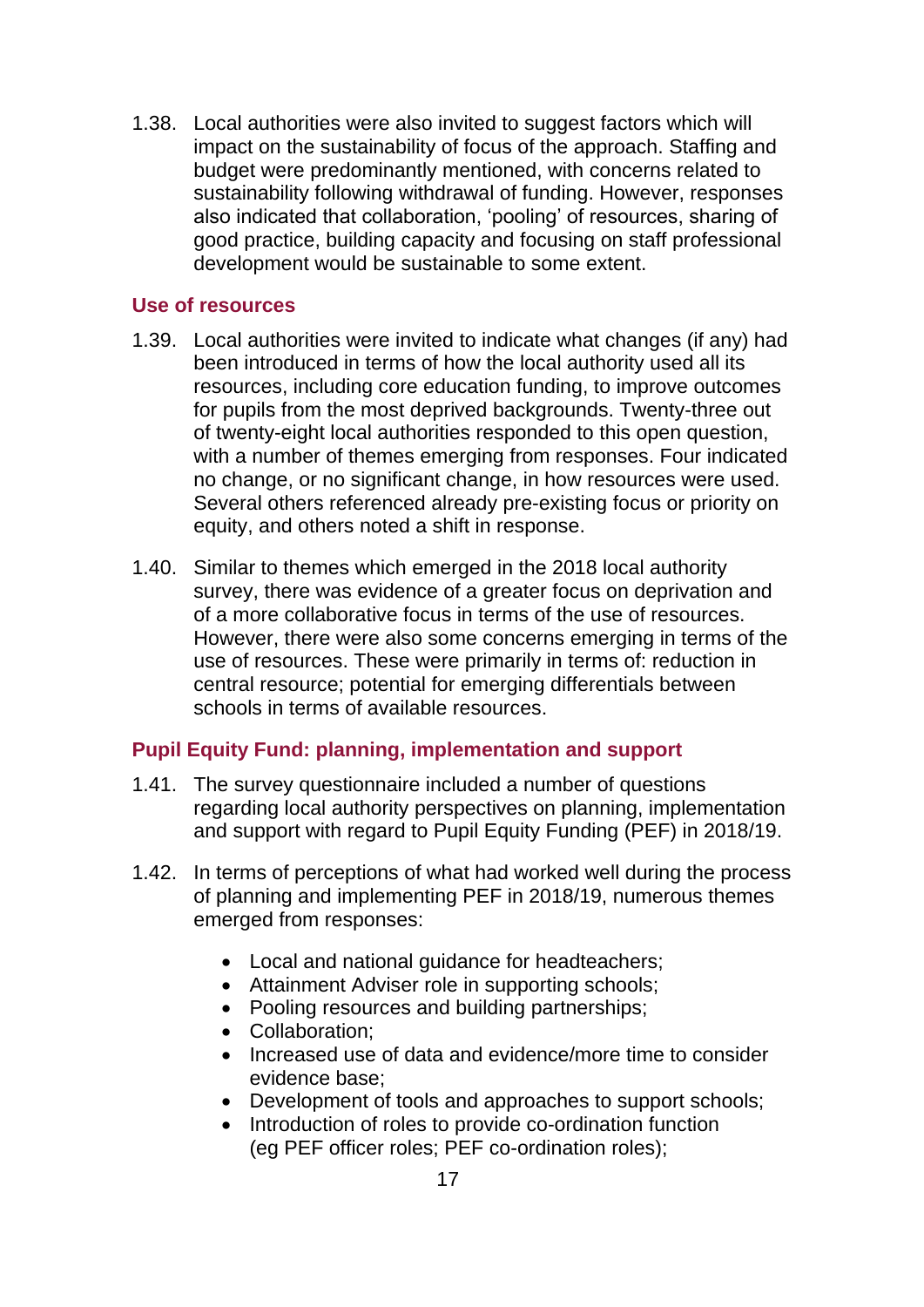- Building on experience of previous year;
- Support from central services (HR, finance);
- Greater confidence at school level (eg schools *'coping better with responsibility and accountability'*).
- 1.43. Views on barriers encountered in the process of planning and implementing PEF were also gathered. The most commonly mentioned barrier related to staffing. Recruitment challenges, staff availability and retention of staff were noted by many respondents. Other barriers frequently highlighted related to procurement, pressures and cost burdens on central local authority services (such as HR and finance), issues related to timing of PEF funding cycle and planning cycle, and uncertainty over longer-term funding linked to the temporary nature of posts funded through PEF. Local authority respondents also highlighted challenges which were perceived as arising as a result of PEF funding going directly to schools such as the emergence of a degree of overwhelm in some schools.
- 1.44. The level and nature of support provided to schools by local authorities in 2018/19 to aid schools' implementation of PEF in particular was also explored. The following were most frequently mentioned:
	- Guidance (including translating national guidance into local guidance);
	- Attainment Adviser support;
	- Support from central team:
	- Co-ordination function (such as the creation of PEF principal officer role);
	- Sharing of good practice;
	- Improvement events and training;
	- Central support (such as finance, HR, legal);
	- Undertaking PEF audits/thematic reviews;
	- Support with data use and data analysis;
	- Facilitating partnerships and collaboration.
- 1.45. A number of specific models/mechanisms created by local authorities were also mentioned (eg PEF *'surgeries'*, developing bespoke authority-wide tracking and monitoring).
- 1.46. A number of local authority responses expressed a viewpoint that a more centralised funding and support model was required in terms of PEF, as illustrated by the following quotes: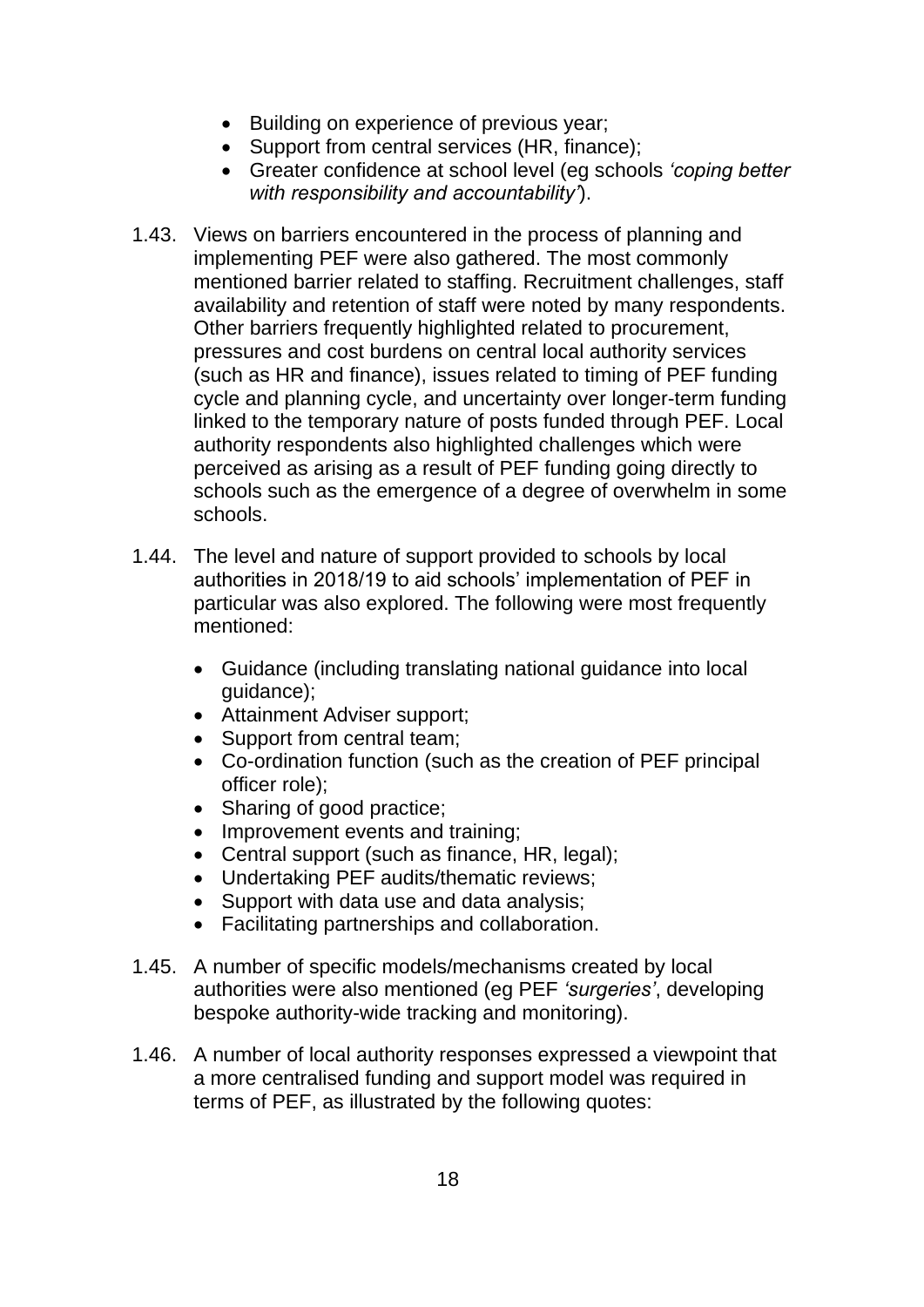*'A central overview is the only way to ensure that schools are fully supported to be able to take forward the work they have agreed in their local communities. This must be recognised in the future and appropriately resourced'.*

*'… greater central funding would have provided a more stable source of central support'*.

1.47. Authorities in receipt of Challenge Authority or Schools Programme funding were asked a supplementary question regarding their views of planning and implementing PEF alongside Challenge Authority/Schools Programme funding. Nineteen local authorities responded to this question. Several key themes emerged: increased integration/alignment between SAC and PEF; important role of Attainment Advisers supporting schools in terms of using SAC and PEF funding effectively; some tensions in terms of planning cycles and concerns regarding headteacher workload.

#### *Factors supporting progress and mitigating (inhibiting) progress towards closing the poverty-related attainment gap*

- 1.48. Local authorities were asked their view of factors which were supporting progress towards closing the poverty-related attainment gap, and factors which were mitigating or inhibiting progress. In terms of factors supporting progress, respondents referenced a range of structures, tools and processes including new central structures, new posts, greater use of data/improved data literacy, increased collaboration, and leadership. Also mentioned were greater emphasis on strategic links (such as to child poverty strategies), and greater attention, focus and understanding of the impact of poverty. Several respondents mentioned specific models and approaches. These included, for example, the introduction of specific approaches, creation of procurement frameworks, and increasing focus on working with families and communities.
- 1.49. A range of mitigating factors were also highlighted by respondents. Largely these referenced issues mentioned previously in survey responses, and included recruitment difficulties, staff turnover, funding uncertainty in the longer term, and levels of data literacy. However, responses also highlighted broader considerations related to addressing the poverty-related attainment gap including: the scale of the challenge in terms of levels of poverty and need for wider community/societal responses; factors related to rurality and rural poverty, including concerns regarding measurement of poverty in rural areas using existing SIMD measure; perceived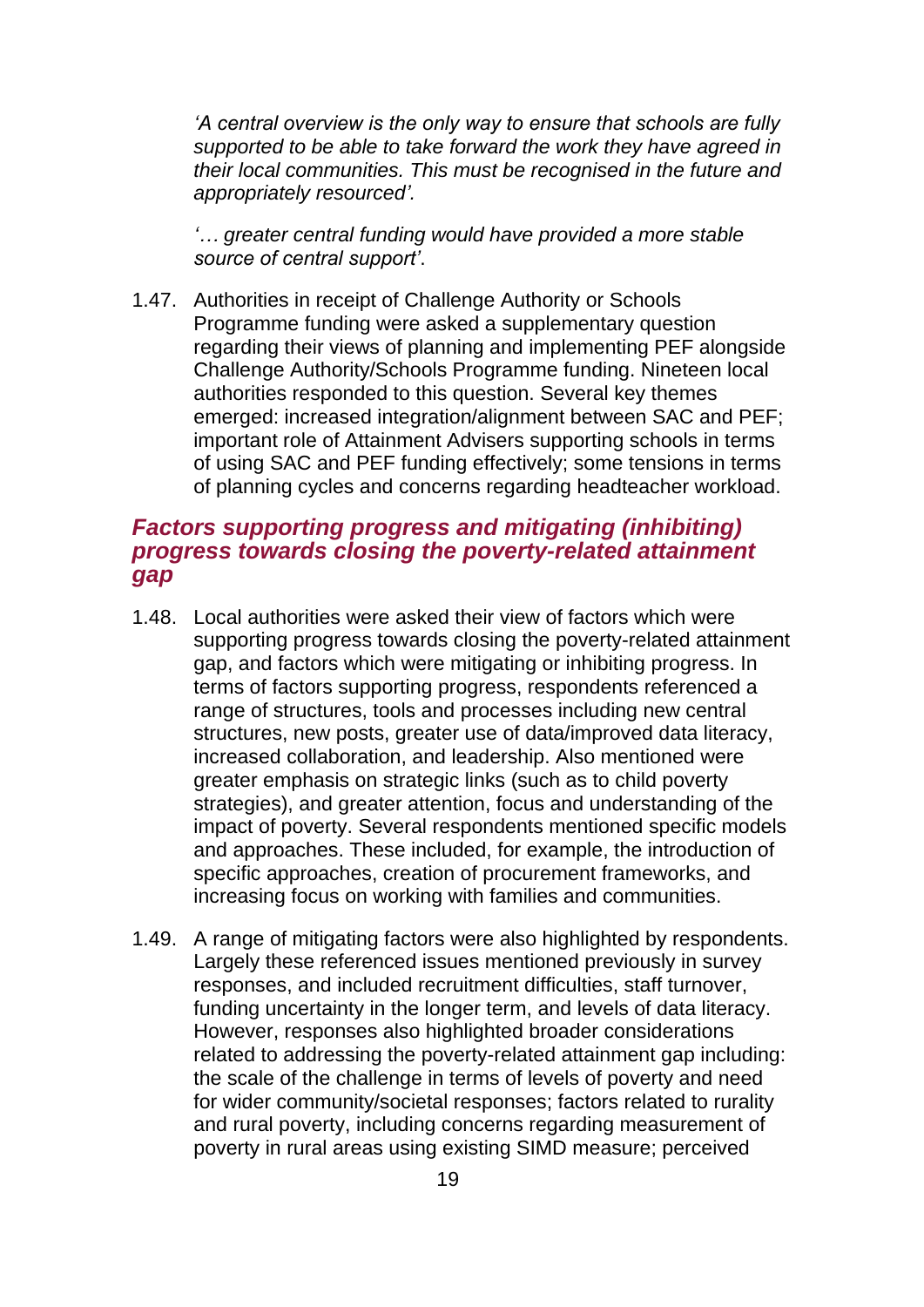inequity across schools and local authorities depending on funding stream; recognition of length of duration required and continuation of support required to address the scale of the challenge.

### **Care Experienced Children and Young People Fund: planning and implementation**

- 1.50. Twenty of twenty-four local authority respondents were of the view that the Care Experienced Children and Young People (CECYP) Fund supported strategic decision-making to improve attainment or outcomes for care experienced children and young people either to a great extent (9) or to some extent (11). A further four viewed the CECYP Fund to have supported strategic decision-making to a limited extent.
- 1.51. There was recognition that it will take time to consult, plan, develop understanding and buy-in, and therefore it is too early to give more than initial indications of progress towards planning and implementation of the CECYP Fund. However, respondents' viewpoints were broadly positive and reflected, for example, the increased focus on care experienced children and young people and links to existing local authority priorities (eg Children's Services Plans).
- 1.52. There was also evidence of progress in terms of developing structures, processes and approaches. Models (eg Virtual Headteacher) and initiatives (eg MCR Pathways) were highlighted, as well as appointment of specific posts, such as CECYP support workers. There was also emerging evidence of decision-making informed by analysis of research and data, and of collaboration and sharing of good practice (eg CELCIS). As one local authority response described, the CECYP Fund represented *'…[a] creative new approach to supporting Care Experienced Young People'* at the local authority level.

#### **Unintended consequences**

- 1.53. Local authority respondents were asked to indicate positive and negative unintended consequences emerging as a result of the fund. A number of positive unintended consequences were reported by local authority respondents, including:
	- Partnership working and collaboration;
	- Culture change;
	- Improved data use;
	- Increasingly skilled classroom practitioners;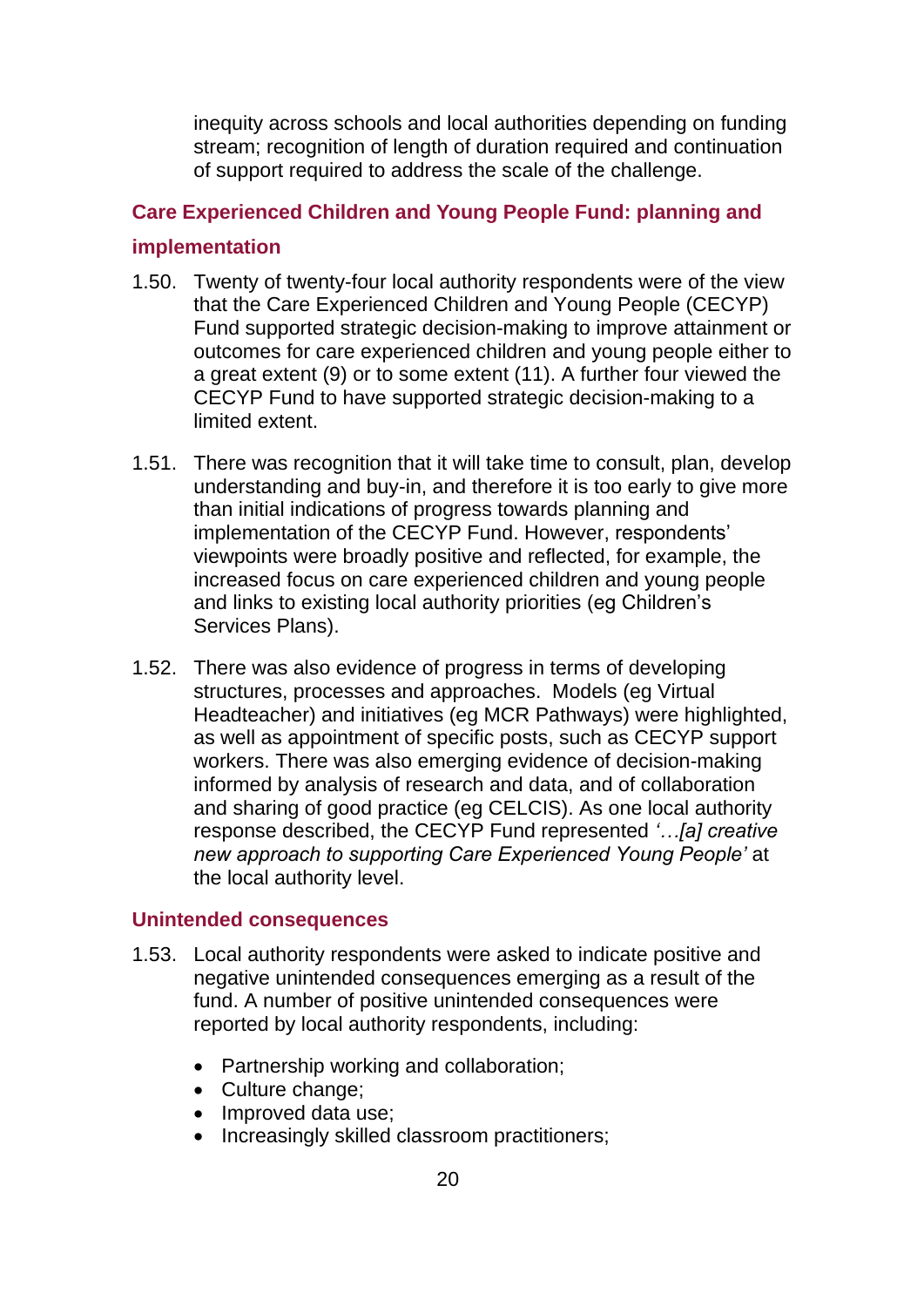- Increased understanding of poverty and its impact.
- 1.54. Negative unintended consequences were also reported by respondents:
	- Workload;
	- Reporting demands/bureaucracy;
	- Staffing concerns;
	- Level of funding in more affluent areas where there is still need/hidden poverty;
	- Concerns about future sustainability.

#### **Any other comments**

- 1.55. Finally, respondents were invited to provide any further comments on their experience of the Attainment Scotland Fund. Responses included:
	- Need for further consideration of rurality in relation to equity going forward, including issues in terms of measurement;
	- Need for further 'joining up' of agendas at the national level (eg with Speech and Language Therapy in Early Years);
	- Need for ongoing consideration of how funding is allocated both in terms of the balance between local versus central allocation and across local authorities. For example, one local authority respondent described this as the need for *'…[a] better balance of using the funds to empower the whole education system, this means all (local authorities) need some resource as well as maintaining some personalisation at school level';*
	- Need for consideration and planning over longer term;
	- Need for consideration of Children's Services in planning for poverty-related attainment improvements; more social work support and family/parental involvement support for headteachers;
	- Ongoing concerns related to sustainability and how to embed the approach.